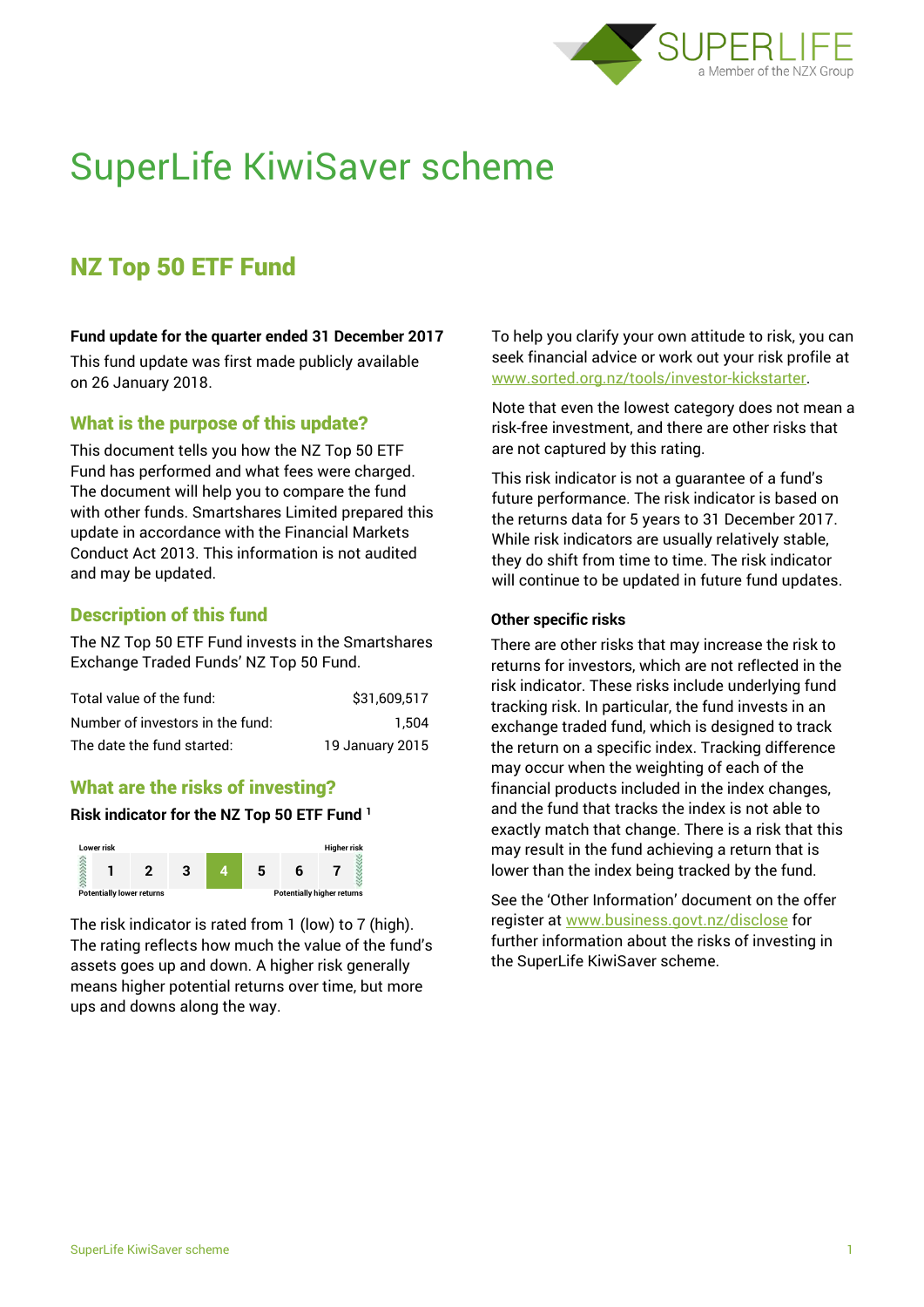# How has the fund performed?

|                                                                           | <b>Past year</b> |
|---------------------------------------------------------------------------|------------------|
| Annual return<br>(after deductions for charges and tax)                   | 23.49%           |
| <b>Annual return</b><br>(after deductions for charges but before tax)     | 24.94%           |
| Market index annual return<br>(reflects no deduction for charges and tax) | 23.67%           |

The market index annual return is based on the annual return of the S&P/NZX 50 Portfolio Index. Additional information about the market index is available in the 'Other Information' document on the offer register at www.business.govt.nz/disclose.

#### **Annual return graph**



This shows the return after fund charges and tax for each year ending 31 March since the fund started. The last bar shows the average annual return since the fund started, up to 31 December 2017.

**Important:** This does not tell you how the fund will perform in the future.

Returns in this update are after tax at the highest prescribed investor rate (PIR) of tax for an individual New Zealand resident. Your tax may be lower.

# What fees are investors charged?

Investors in the NZ Top 50 ETF Fund are charged fund charges. In the year to 31 March 2017 these were:

|                                                       | % per annum of fund's<br>net asset value |
|-------------------------------------------------------|------------------------------------------|
| <b>Total fund charges</b>                             | 0.63%                                    |
| Which are made up of:                                 |                                          |
| <b>Total management and administration</b><br>charges | 0.63%                                    |
| Including:                                            |                                          |
| Manager's basic fee                                   | 0.38%                                    |
| Other management and<br>administration charges        | 0.25%                                    |
| <b>Total performance-based fees</b>                   | 0.00%                                    |
| <b>Other charges</b>                                  | Dollar amount per investor               |
| <b>Administration fee</b>                             | з<br>\$32 per annum                      |
|                                                       |                                          |

Investors will not be charged individual action fees for specific actions or decisions. See the Product Disclosure Statement for the SuperLife KiwiSaver scheme for more information about the fees investors are charged.

Small differences in fees and charges can have a big impact on your investment over the long term.

# Example of how this applies to an investor

Jess had \$10,000 in the fund and did not make any further contributions. At the end of the year, Jess received a return after fund charges were deducted of \$2,349 (that is 23.49% of her initial \$10,000). Jess paid other charges of \$30. This gives Jess a total return after tax of \$2,319 for the year.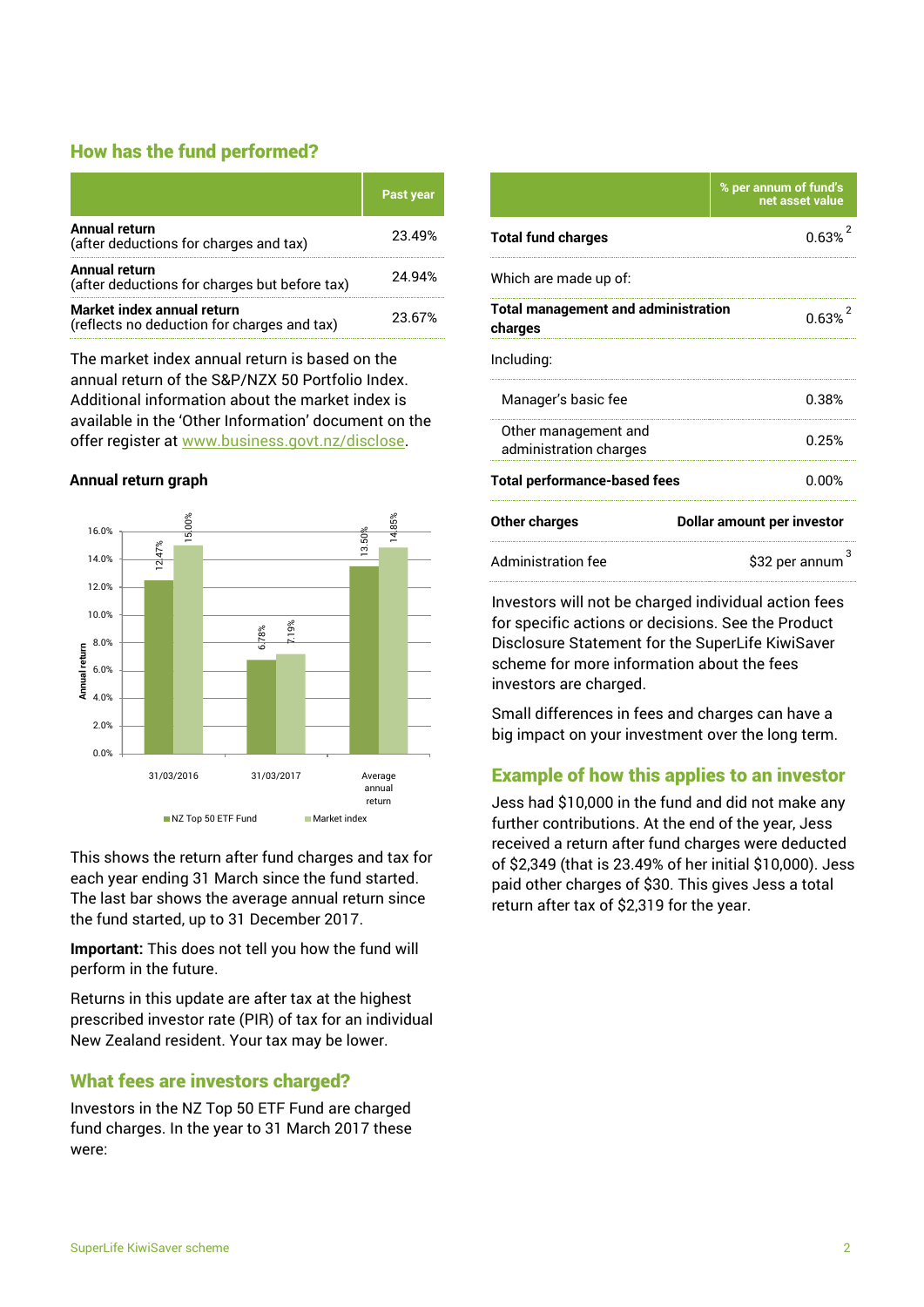

# What does the fund invest in?

#### **Actual investment mix**

This shows the types of assets that the fund invests in.



# **Target investment mix**

This shows the mix of assets that the fund generally intends to invest in.

| <b>Asset Category</b>        | <b>Target asset mix</b> |
|------------------------------|-------------------------|
| Cash and cash equivalents    |                         |
| New Zealand fixed interest   |                         |
| International fixed interest |                         |
| Australasian equities        | 100.00%                 |
| International equities       |                         |
| Listed property              |                         |
| Unlisted property            |                         |
| Commodities                  |                         |
| Other                        |                         |

#### **Top ten investments**

| <b>Name</b>                            | % of fund's net<br>asset value | <b>Type</b>           | <b>Country</b> | <b>Credit rating</b><br>(if applicable) |
|----------------------------------------|--------------------------------|-----------------------|----------------|-----------------------------------------|
| Fletcher Building Ltd                  | 5.36%                          | Australasian equities | New Zealand    |                                         |
| Fisher & Paykel Healthcare Corp Ltd    | 5.29%                          | Australasian equities | New Zealand    |                                         |
| Ryman Healthcare Ltd                   | 4.93%                          | Australasian equities | New Zealand    |                                         |
| <b>Contact Energy Ltd</b>              | 4.91%                          | Australasian equities | New Zealand    |                                         |
| Spark New Zealand Ltd                  | 4.90%                          | Australasian equities | New Zealand    |                                         |
| A2 Milk Company Ltd                    | 4.79%                          | Australasian equities | New Zealand    |                                         |
| Auckland International Airport Ltd     | 4.77%                          | Australasian equities | New Zealand    |                                         |
| Meridian Energy Ltd                    | 4.60%                          | Australasian equities | New Zealand    |                                         |
| Z Energy Ltd                           | 4.01%                          | Australasian equities | New Zealand    |                                         |
| <b>SKYCITY Entertainment Group Ltd</b> | 3.66%                          | Australasian equities | New Zealand    |                                         |

The top 10 investments make up 47.22% of the fund's net asset value.